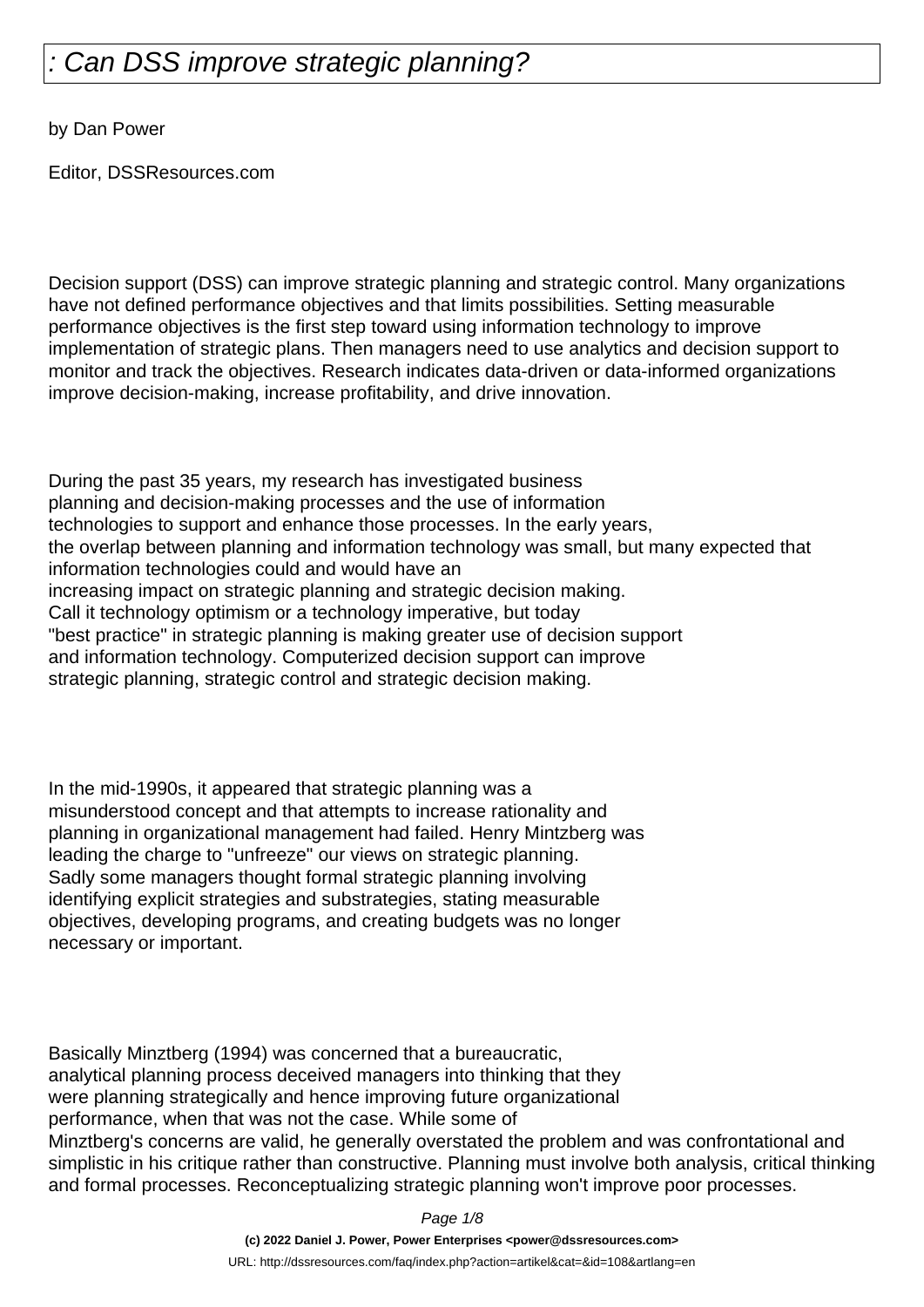Mintzberg raised a valid concern, but he failed to offer any real solutions. Formal planning processes with computerized support can reinforce and enhance planning in organizations, but poorly designed processes can be and usually are detrimental to effective planning.

Fortuitously, Kaplan and Norton (1996) injected new life into strategic planning with their balanced scorecard approach. According to balancedscorecard.org, "The balanced scorecard is a management system (not only a measurement system) that enables organizations to clarify their vision and strategy and translate them into action. It provides feedback around both the internal business processes and external outcomes in order to continuously improve strategic performance and results." This perspective led to developing computerized tools to supporting the balanced scorecard approach. Strategic management and planning were in vogue again.

According to Steiner, strategic planning involves anticipating the future environment, but decisions or plans are made in the present. The following are nine characteristics of exemplary strategic planning processes based on Steiner's (1969) views with an assessment of how analytics and computerized decision support can help:

1. Strategic planning is both continuous and irregular in response to non-routine stimuli.

Document-driven DSS can speed-up access to plans and a computer-based strategic planning work flow process can improve responsiveness to non-routine stimuli. A document-driven DSS integrates a variety of storage and processing technologies to provide complete document retrieval and analysis.

2. The problems confronted by strategic planning are unstructured and usually unique.

Data-driven DSS intended for performance monitoring can help identify problems that require strategic analysis. Also, unstructured problems can sometimes benefit from structuring them using general purpose decision analysis tools.

Page 2/8

**(c) 2022 Daniel J. Power, Power Enterprises <power@dssresources.com>**

URL: http://dssresources.com/faq/index.php?action=artikel&cat=&id=108&artlang=en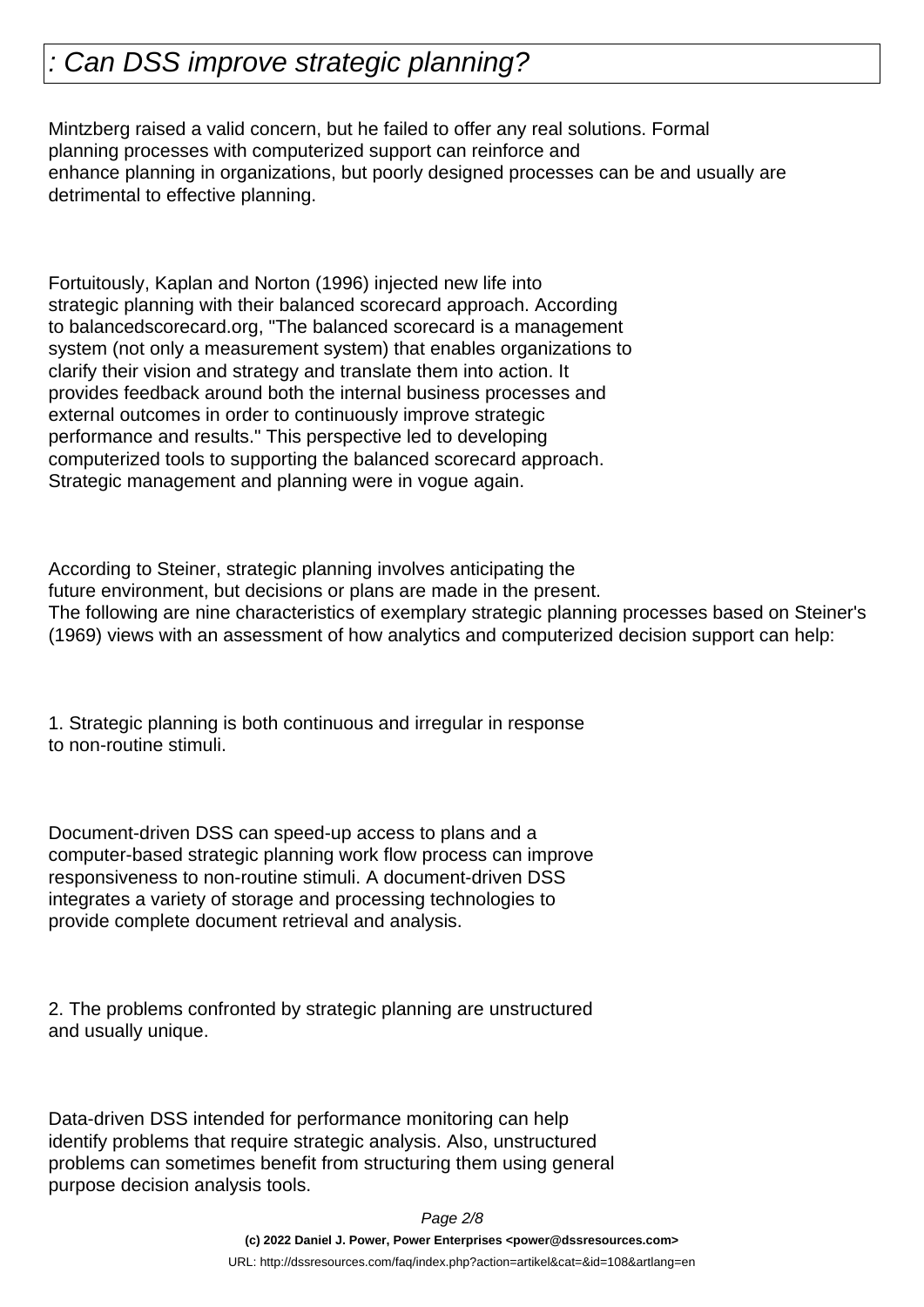3. Strategic planning tends to encompass the entire scope of activity of an organization.

The larger an organization, the more important computerized decision support of various types become to insuring the success of strategic planning processes. Information technologies can help manage planning processes that extend across the functions of a large, geographically distributed organization.

4. Strategic planning requires large amounts of information.

The only effective means to manage large amounts of information is with information technologies. Kaplan and Norton argued effectively that strategic planning and control requires information about "How the organization will sustain its ability to learn and grow?", "What business processes we do and must excel at?", "How we do and should appear to our customers?", and "How we do and should appear to our shareholders?" Data-driven DSS with scorecards can store this diverse range of information in a manageable format that is accessible to senior managers.

5. Strategic planning is heavily dependent upon subjective assessments.

Model-driven decision support can help managers capture and analyze subjective assessments quickly and meaningfully, but senior managers must be willing to record their subjective assessment using computer-based systems.

6. Strategic planning usually involves making a choice among a range of alternatives.

Whether the choices are associated with strategy content or resource allocations, decision tools can help managers make such choices. Computerized

Page 3/8

**(c) 2022 Daniel J. Power, Power Enterprises <power@dssresources.com>**

URL: http://dssresources.com/faq/index.php?action=artikel&cat=&id=108&artlang=en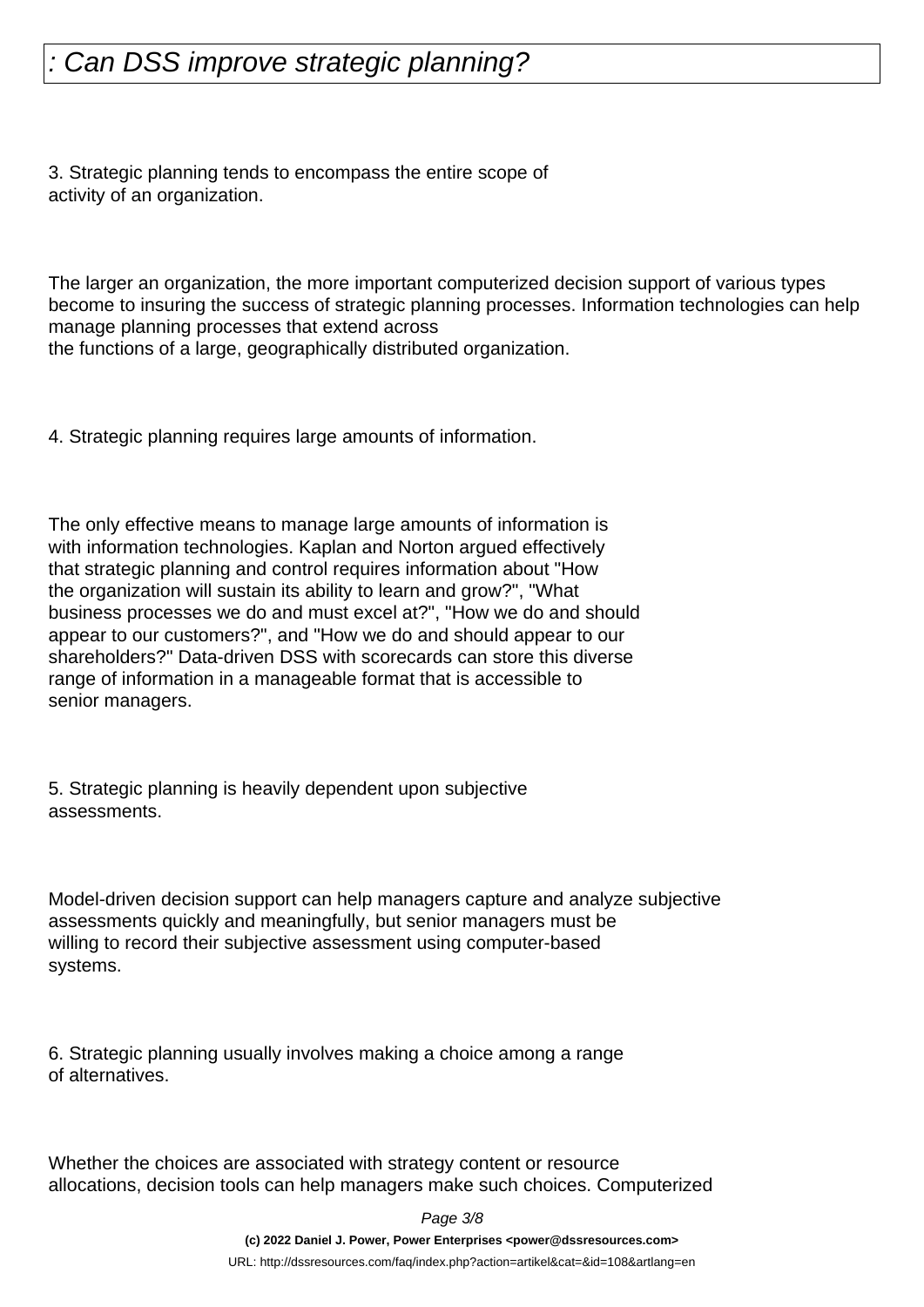brainstorming using group DSS has been available for 30 years and such systems have become Web-based in recent years.

7. Uncertainty and risk is high in strategic planning.

Computerized model-driven decision support can include risk and uncertainty in calculations. Excel add-ins like Crystal Ball can assist in analyzing risk in special studies related to strategic planning.

8. Strategic planning usually covers a long time period.

Model-driven DSS can simulate results for many periods into the future. Also, prior plans can be monitored, revised and reassessed more quickly in a computerized planning and decision support environment.

9. Strategic planning should guide tactical planning.

Computerized decision support can facilitate sharing of planning information, support collaborative planning and link strategic and tactical planning processes.

Information and decision support systems help managers develop a strategic information repository that can provide information to support the firm's competitive strategies. A organizations' database should be used to support strategic planning, marketing, and other strategic initiatives.

What are some DSS and strategic planning case examples?

The National Nuclear Security Administration's Office of International Material Protection and Cooperation (IMPC) needed to

Page 4/8

**(c) 2022 Daniel J. Power, Power Enterprises <power@dssresources.com>**

URL: http://dssresources.com/faq/index.php?action=artikel&cat=&id=108&artlang=en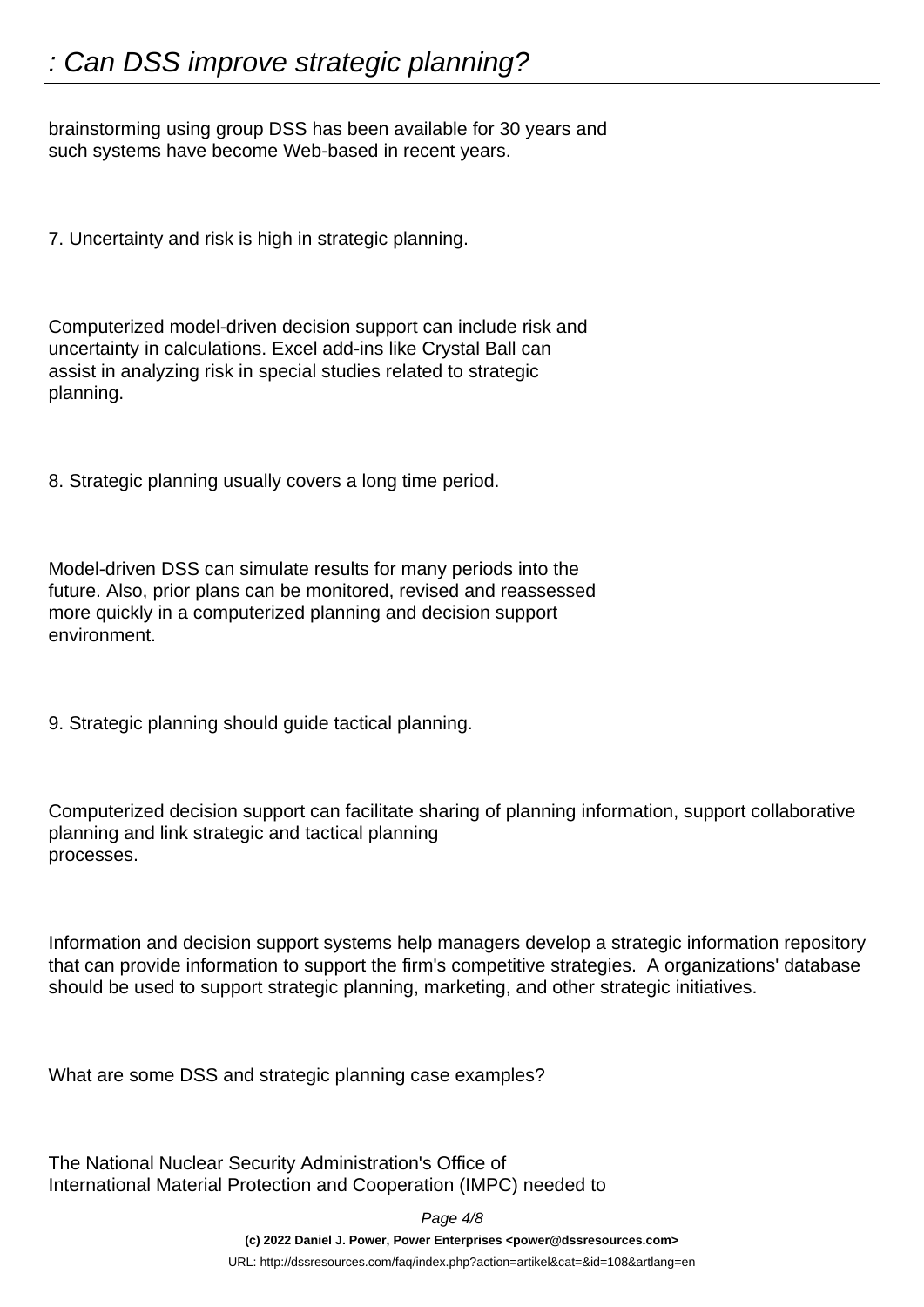identify, quantify, and track its progress in accomplishing its overall mission and goals as well as planning and predicting future progress a decade into the future. Project Performance Corporation met this need by "supporting a program-wide strategic planning initiative and developing and deploying a web-enabled metrics tracking system."

At Electrogrid, according to McCall and Young (2006), thirty-six directors gave their input in an online survey and an online discussion forum for a strategic planning process. Then sitting in a conference room, "managers entered comments concurrently into their computers, quickly exchanging and documenting ideas on electronic flipcharts. With anonymity ensured, they wrote frankly and read with an open mind. Within thirty minutes, the Environmental Scan produced two hundred well-documented issues of concern to the organization."

American Savings Bank uses BusinessObjects Budgeting and BusinessObjects Plan Reporting to give the bank's 100 business managers control over the budgeting process. Telindus integrated BusinessObjects Budgeting and BusinessObjects Plan Reporting software to eliminate the gap between its human resources and financial systems in its 20 locations throughout Europe and Asia.

Where is Strategic Planning headed?

Richard T. Roth of The Hackett Group identified several key trends that will drive World-class business performance in the future, including 1) "collaboration" will become the watchword to planning; 2) companies will continue to de-emphasize the traditional static budget in favor of driver-based rolling forecasts; 3) increased focus on more dynamic planning processes that allow organizations to anticipate and adapt when events happen rather than waiting for the roll of the calendar; and 4) technology advances will bring tantalizingly close the possibility for real-time decision support.

In summary, what are the prerequisites to effective strategic planning: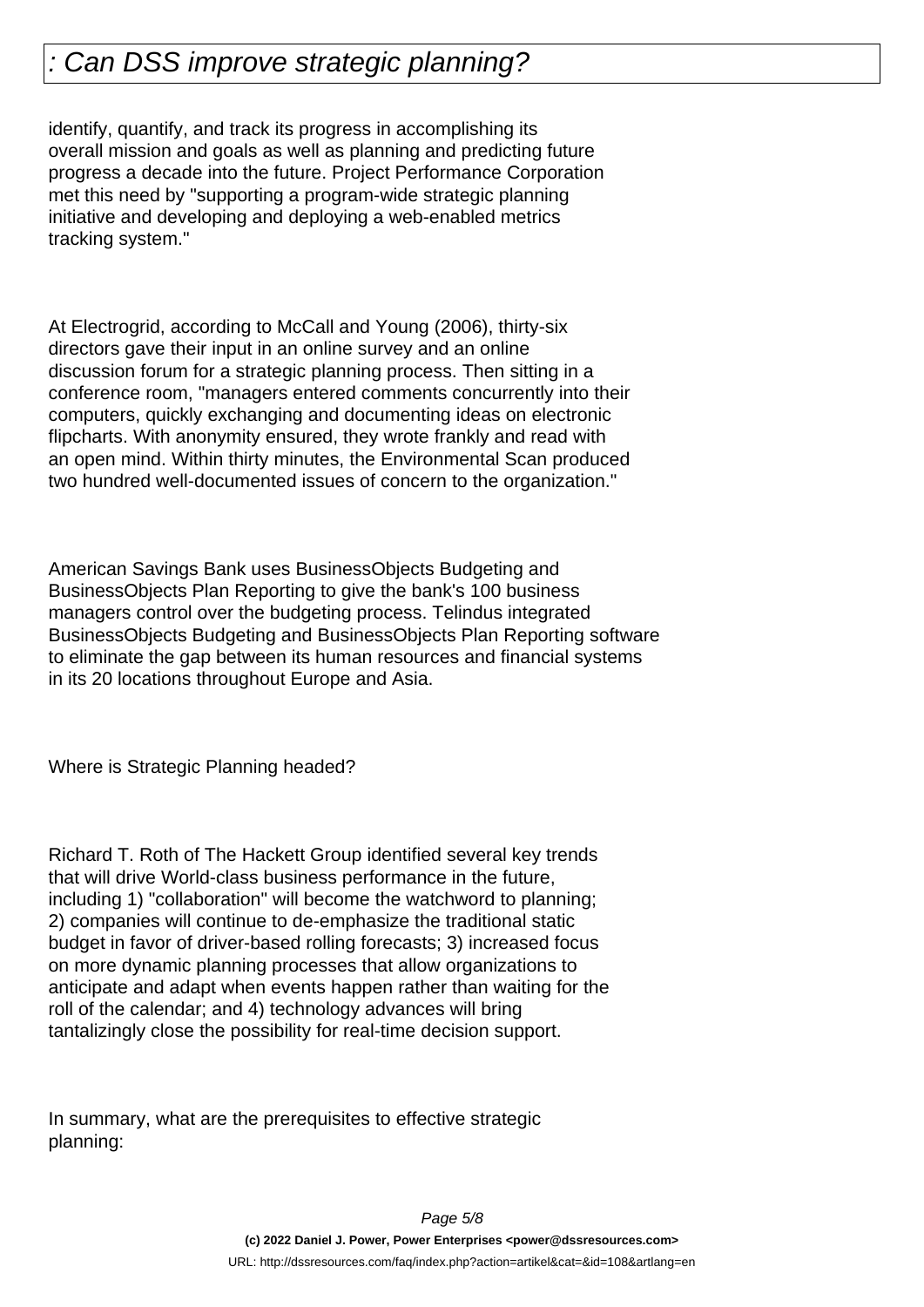1. Effective communication and decision support

- 2. Extensive senior management involvement
- 3. A comprehensive, rational planning process
- 4. A widespread perceived need for strategic planning

Computerized decision support is part of the solution for better planning and control, especially in larger, move diverse organizations.

References

Anthony, R., Planning and Control Systems: A Framework for Analysis, Graduate School of Business, Harvard University, 1965.

The Balanced Scorecard Institute, http://www.balancedscorecard.org/

Balanced Scorecard Collaborative http://www.bscol.com/

BusinessObjects Strategic Planning http://www.businessobjects.com/products/performancemanagement/planning/ strategicplanning/default.asp

Kaplan, Robert S. and David P. Norton, The Balanced Scorecard: Translating Strategy into Action, Harvard Business School Press, 1996.

Lorange, Peter and Richard F. Vancil, "How to Design a

Page 6/8 **(c) 2022 Daniel J. Power, Power Enterprises <power@dssresources.com>** URL: http://dssresources.com/faq/index.php?action=artikel&cat=&id=108&artlang=en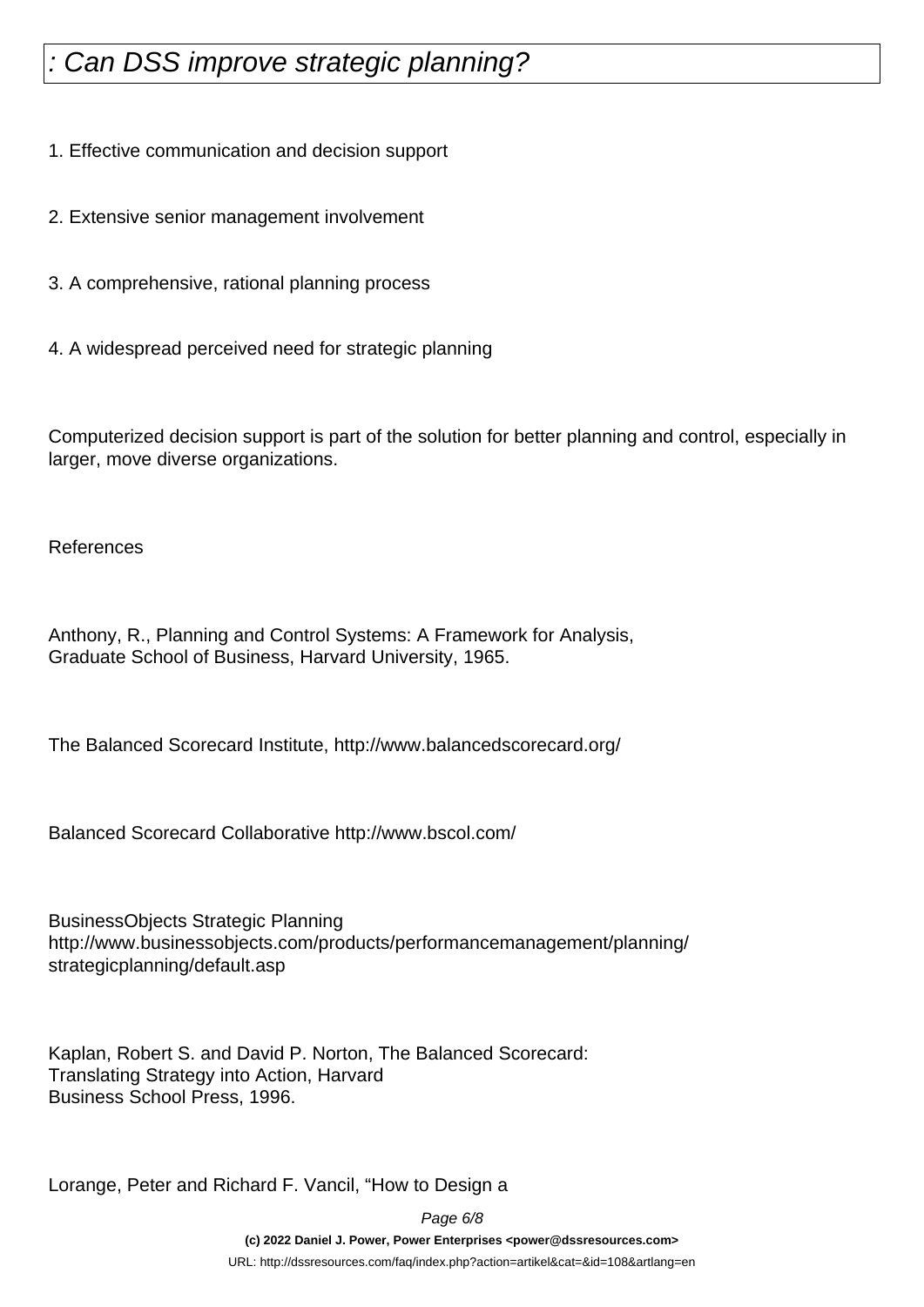Strategic Planning System", Harvard Business Review, (Sep-Oct 1976), pp. 75-81.

McCall, D. and J. Young, "Bringing Strategic Planning Online: Eliminating Static from Collaborative Strategic Planning", DSSResources.COM, 06/16/2006.

Mintzberg, Henry, The Rise and Fall of Strategic Planning, Free Press, 1994.

Mintzberg, Henry, "The Fall and Rise of Strategic Planning", Harvard Business Review (Jan-Feb 1994), pp. 107-114.

Porter, M., Competitive Strategy: Techniques for Analyzing Industries and Competitors, Free Press, 1980.

Project Performance Corporation, "International Material Protection and Cooperation (IMPC) case", http://www.ppc.com/inside\_knowledgecenter.asp?doc=283&cat=casestudy .

Roth, R., Chief Research Officer at The Hackett Group, http://www.cognos.com/newsletter/finance/st\_060531\_01.html

Steiner, G., Top Management Planning, Simon & Schuster, 1969.

Please cite as:

Power, D. "Can DSS improve strategic planning?" DSS News, Vol. 7, No. 13, June 18, 2006 at URL http://dssresources.com/newsletters/164.php. Updated and revised 2011, 2016.